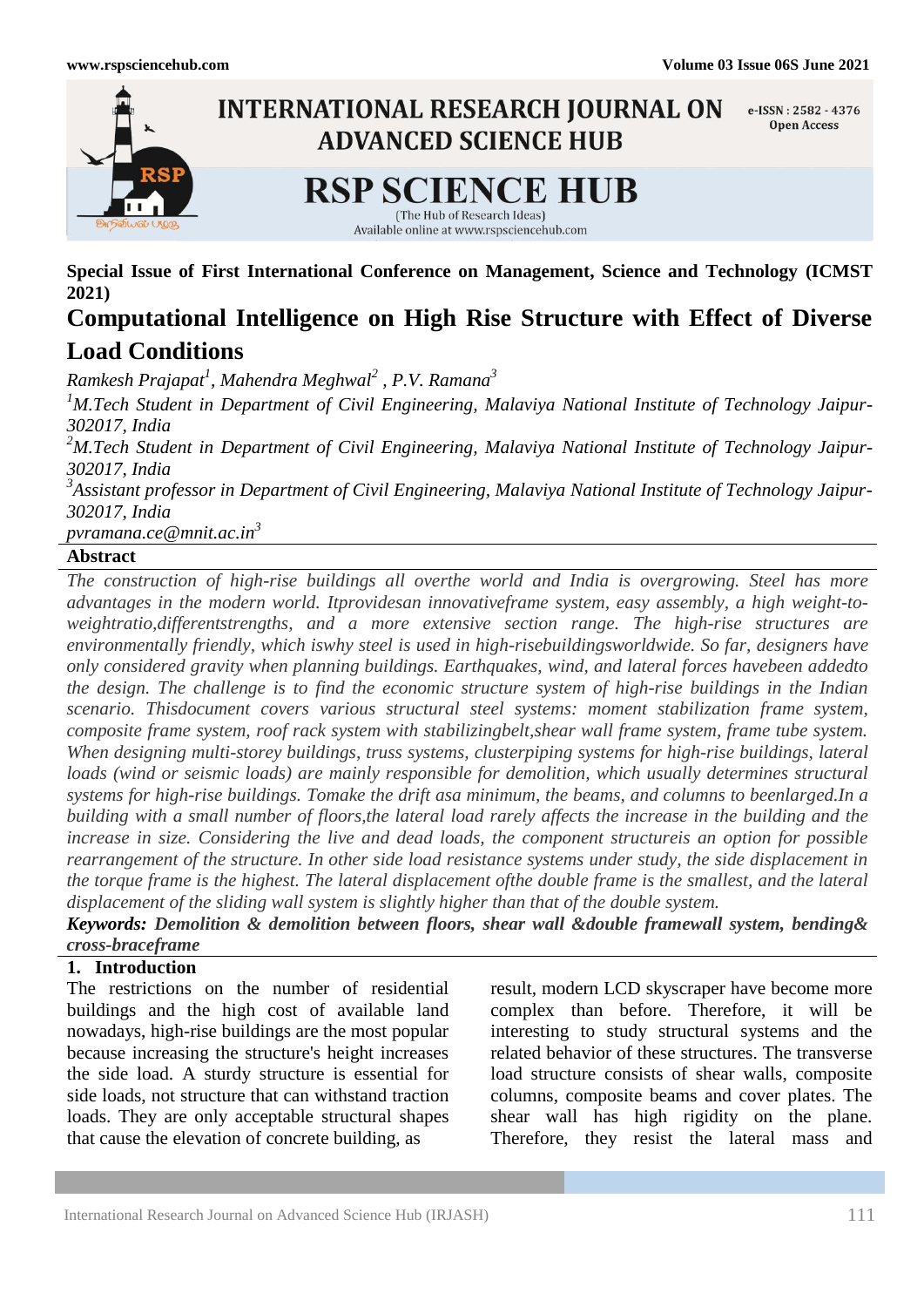effectively deflect the deflection. The shear wall is universal in the orthogonal plane and can distribute the lateral load in its plane, thereby generating bending moment and shear resistance. Reinforced concrete columns, steel beams and concrete center pipes have recently been included in the construction. Most of the benefits of building a high-rise composite RCC are related to time and cost. The reinforced concrete column can be a compression element composed of a concretelined hot-rolled steel profile or a hollow profile filled with hot-rolled reinforced concrete and is mainly used as a supporting element of a heavy composite structure for a given cross-sectional size. Increased rigidity leads to decreased flexibility and increased bending strength; concrete-lined columns have moderate chimney resistance; corrosion protection of lining columns. The moment is usually obtained through different steel thickness, concrete strength and steel reinforcement. As a result, the external dimensions are maintained on multiple floors of the building, thereby simplifying the design and detailed design of the area of interest. Construct buildings very economically. The hollow concrete contour does not require X formwork. As can be seen from the name, I-beam (or I-beam) is produced in the factory in the form of a capital letter "I". The core of the I-beam, usually called the web, can provide shear resistance. Sanhik Kar et al. (2014) [1] Analyzed and designed different types of building structures using the design software STAAD.prov8i  $[G + 7]$ . In this study, the seismic and wind effects according to the codes IS: 875 (Part-3) and IS: -1893-2002 (Part-1) and IS: 875 (Part-1 and Part-2 A) were considered and compared. . The software is designed to analyze all types of factors and analyze different types of structures under wind pressure and earthquakes. The corresponding conclusions are as follows: 1. the wind acts on each building. The code determines the wind intensity according to the following: For each building, the seismic force and seismic intensity depend on the location, importance, and structure of the building. The periodic factor of the elements depends on the size and weight of the building and the overlap, which will determine when the wind speed and the base area factor in a certain area of India will change. For the following situations, the design of the area

will be more economical. Anupam Armani and others. (2015)[2, 6] Discussed the analysis and research carried out in it. Viol is a 15-story, 30 story and 45-story multi-storey building. Several bridges and buildings with different shapes are being studied, namely, circle, rectangle, square and triangle. Subsequently, the results of buildings with different shapes and different floors are explained, making it possible to infer which shape of the building, depending on the height, is more stable for different conditions. Reddy et al. (2014) [3, 5] conducted a comparative study of wind and seismic loads to determine the design loads of multi-storey buildings. According to IS 1893, the seismic load of multi-storey buildings in different areas is analyzed, and the wind load is analyzed according to IS 1893. IS: Code 875 estimates the wind load based on the planned wind speed in the area, with a deviation of 20%. The wind load generated on the building was compared with the seismic load. Finally, the wind load was determined by Mahesh et al. (2014) [4,7-8]. They used ETABS and STAAS PRO V8i to inspect the earthquake and wind loads of the G+11 multistorey residential building. It is assumed that the material properties are linear, static and dynamic. These analyses are carried out in consideration of the effects of various earthquakes.[8-12].

# **2.Behavior Moment Resistance Structural Systems**

As the number of floors increases, managing demolition becomes difficult and expensive. The rigid frame bears side loads by generating shear and bending moments in the frame parts and connectors. Bend along a hyperbola, with are verse bending point approximately inthe middle of the floor. By bending the hinged beam into a double curvature and having a reverse bending point around the center span, the moment at the joint can be accommodated. The type of lateral deformation is usually in a shear state. The total lateral load moment is offset by the torque generated by the axial thrust and pressure of the strut. This type of deformation has a curved configuration with a shear structure. Two cycles of torque distribution, the gantry or cantilever method, can solve the torque tight frame problem to approximate the rod force caused by the horizontal load. Soild emolition and total demolition are the sums of these three components, namely, soil demolition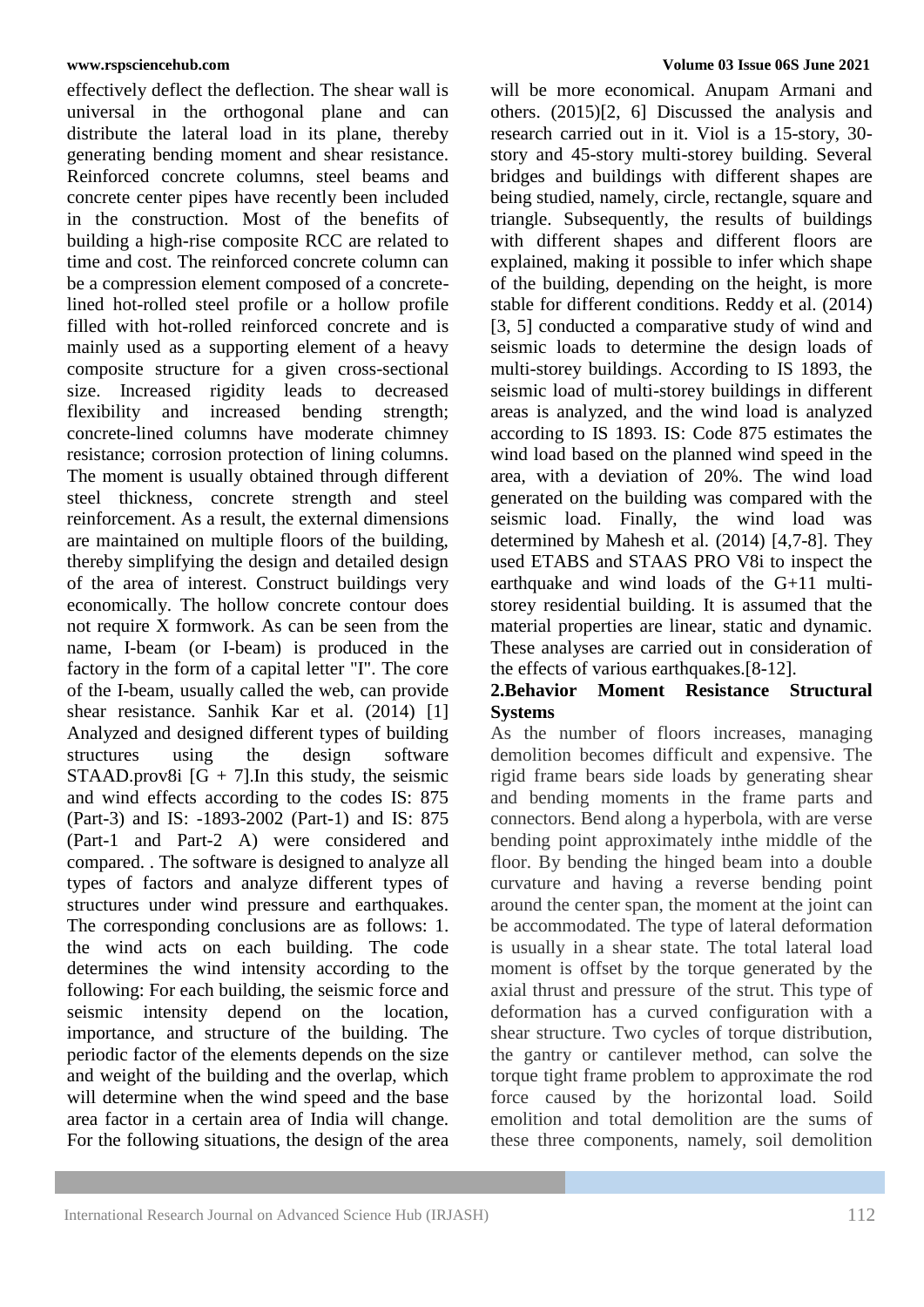caused by beam rotation, soil demolition caused by column rotation, and soil demolition caused by ordinary bending. In the past, supports were used as lateral load protection systems in most of the tallest buildings in the world. Different types of brackets can be used for the structure, such as B. Single diagonal, double diagonal, V-shaped, inverted V-shaped,K-shapedbracket, eccentric bracket, limited buckling support, etc. The belt for vertical truss. Side loads in buildings are reversible; therefore, the bond is subject to tension and contraction but is usually designed to compress and control tension. The axial force resists the horizontal shear in the diagonal and the girders. At the same time, the external moments are counteracted by the axial tension and tension forces and the compression in the diagonal and the girders. As the uprights under the side load frame deform axially, they will deflect in a bent state. The axial deformation in the inclined beam and the frame deflects in the form of shear. The resulting deflection shape is a combination of bending deformation and shear deformation. The main disadvantage of this system is the internal partitions and obstacles to the arrangement of doors and windows.[13-18].

### **3. Work on Computational**

Analysis and design are done by using ETABS Software,different loads taken for analysis and design and. With the help of IS 875 (part-3 $^{rd}$ ), analysis and design are done for wind load, and for RCC, we have used IS 456.

Type of analysis: Linear analysis



#### **Fig 1: Problem statement and distinct load conditions**

Problem: Analysis and design of RCC  $g+3$ ,  $g+5$ , g+10 storey building under the action of self-

weight, live load Earthquake force Building is existing in Jaipur Span =5m.

**Loads Before** a structure can be analysed, the nature & magnitude of loads must be known.

Following are the critical type of loads.

**Dead Load:** This can be precisely known. The weight of the structure & components permanently attached to the structure contribute to the dead load. IS: 875-1978 list unit weights of materials required to evaluate dead load.

Live Load: From IS: 875 – 1978, we get the live load values for various buildings.

**Wind load:** These loads are frequently of such short recurring to cause inertial forces in the structure. So this is addition to the applied loads, some effects cause dimensional changes in the structure. If the structure's support conditions prevent these changes, internal stresses must be calculated.

**Dead Loads:** Considered dead load as follows.

Depth of beam section  $= 450$  mm Each storey height  $= 3300$  mm Thickness of brick wall  $= 200$  mm Thickness of plaster  $= 25$  mm each side Brick material density =  $22 \text{ kN/m}^3$ Unit weight of concrete =  $25 \text{ kN/m}^3$ Weight of wall =  $(3.3-0.5)$  x 0.2 x 22 = 12.32 = 12.32 kN/m UDL of plaster =  $(3.3-0.5)$  x  $(0.025x2)$  x  $25 =$  $3.375 = 3.6$  kN/m Total  $load = 12.32 + 3.6 = 15.92$  kN/m UDL of wall on outer beam = 15.92 kN/m Thickness of partition wall  $= 100$  mm thickness UDL coming on interior beam  $= 7.7 \text{ kN/m}$ 



**Fig 2: Problem statement parameters**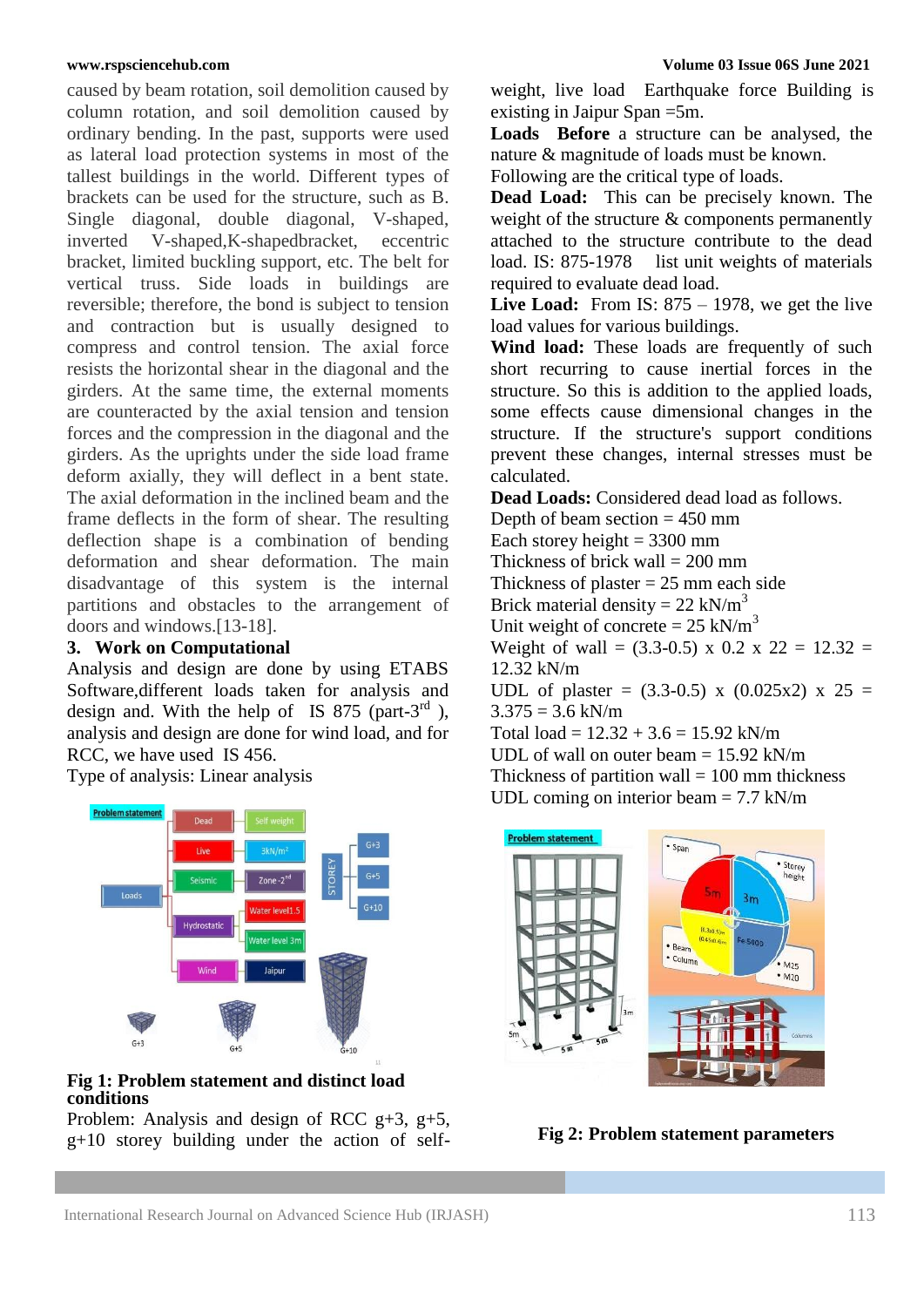# **4. Experimental Results and Discussion Case -1: (DL+LL)**

Axial force comparison of G+3 Storey, G+5 storey, and G+10 Storey buildings when dead, live is acting. Found maximum axial force at the building base in all cases under load combination  $1.5x$  (dead + live). The value of maximum axial force in G+3 storey building is 1221.19 kN (compression). Similarly, the maximum axial force in the G+5 storey building is 3204.4 kN (compression), and in the case of the G+10 storey, the building is 5334.7 kN (compression).

Shear force comparison of G+3 Storey, G+5 storey, and G+10 Storey buildings when dead, live is acting. Found maximum axial force at the building base in all cases under load combination 1.5 x (dead  $+$  live). The value of maximum shear force in a G+3 storey building is 58.02 kN. Similarly, the maximum shear force in a G+5 storey building is 80.59 kN, and in the case of a G+10 storey building is 119.39 kN. Bending moment comparison of G+3 Storey, G+5 storey, and G+10 Storey buildings when dead, live is acting. The found maximum bending moment at the building base in all cases under load combination 1.5 x (dead + live). The value of maximum bending moment in the G+3 storey building is 51.78 kNm. Similarly, a maximum bending moment in a G+5 storey building is 92.89kNm, and in the case of a G+10 storey building is 115.62 kNm.

# **Case -2: (DL+LL+HY)**

Axial force comparison of G+3 Storey, G+5 storey, and G+10 Storey buildings when dead, live, and hydrostatic load is acting. Found maximum axial force at the building base in all cases under load combination  $1.5x$  (dead + live). The value of maximum axial force in G+3 storey building is 1221.19 kN (compression). Similarly, the maximum axial force in the G+5 storey building is 3204.4 kN (compression) and in the case of the G+10 storey building is 5334.7 kN (compression). Shear force comparison of G+3 Storey, G+5 storey, and G+10 Storey buildings when dead, live, and hydrostatic load is acting. Found maximum axial force at the building base in all cases under load combination 1.5 x (dead + live). The value of maximum shear force in a G+3 storey building is 58.02 kN. The maximum shear force in a G+5 storey building is 80.59 kN, and in

the case of a G+10 storey building is 119.39 kN. Bending moment comparison of G+3 Storey, G+5 storey, and G+10 Storey buildings when dead, live, and hydrostatic load is acting. The found maximum bending moment at the building base in all cases under load combination 1.5 x (dead + live). The value of maximum bending moment in the G+3 storey building is 51.78 kNm. The maximum bending moment in a G+5 storey building is 92.89kNm  $\&$  in the case of a G+10 storey building is 115.62 kNm.

# **Case -3: (DL+LL+WL)**

Axial force comparison of G+3 Storey, G+5 storey, and G+10 Storey buildings when dead, live, and earthquake load is acting. Found maximum axial force at the building base in all cases under load combination 1.2 x (dead + live + EQ). The value of maximum axial force in  $G+3$ storey building is 802.3 kN (compression). The maximum axial force in a G+5 storey building is 1025.90kN (compression) and in the case of G+10 storey building is 2494.10kN (compression).

Shear force comparison of G+3 Storey, G+5 storey, and G+10 Storey buildings when dead, live, and earthquake load is acting. Found maximum axial force at the building base in all cases under load combination 1.2 x (dead + live + EQ). The value of maximum shear force in a G+3 storey building is 37.78 kN. The maximum shear force in a G+5 storey building is 53.41kN, and in the case of a G+10 storey building is 79.31kN. Bending moment comparison of G+3 Storey, G+5 storey, and G+10 Storey buildings when dead, live, and earthquake load is acting. The found maximum bending moment at the base of building in all cases under load combination  $1.2 \times (dead +$ live +EQ). The value of maximum bending Moment in G+3 storey building is 25.04kNm. The maximum bending moment in a G+5 storey building is 29.03kNm, and in the case of a G+10 storey building is 38.35 kNm.

# **Case -4: (DL+LL+EQ)**

Axial force comparison of G+3 Storey, G+5 storey, and G+10 Storey buildings when dead, live, and earthquake load is acting. Found maximum axial force at the building base in all cases under load combination  $1.2x$  (dead + live + wind). The value of maximum axial force in a  $G+3$ storey building is 909.33kN (compression). The maximum axial force in the G+5 storey building is 1097.64kN (compression) and in the case of G+10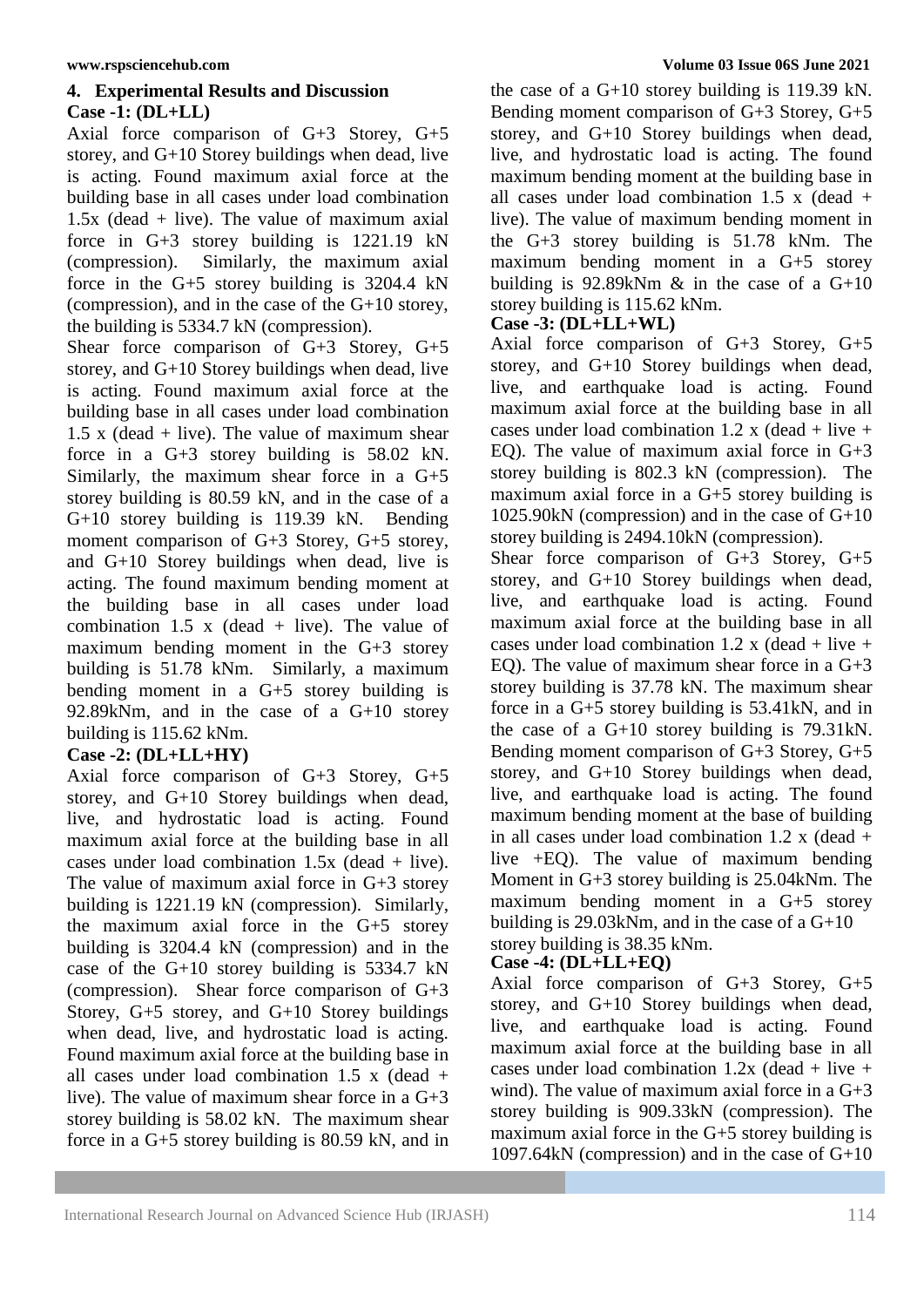storey building is 3598.52kN (compression). **Table 1: Results of load case (dead load + live load)**

| <b>Parameters</b> | $G+3$   | $G+5$       | $G+10$  |
|-------------------|---------|-------------|---------|
| Axial force       | 909.33  | 1097.64     | 3598.52 |
| (kN)              |         |             |         |
| Shear force       | 93.28   | 122.75      | 156.23  |
| (kN)              |         |             |         |
| Bending           | 67.13   | 98.25       | 173.42  |
| moment (kNm)      |         |             |         |
| Rebar             | $Top -$ | Top $-0.43$ | $Top -$ |
| percentage        | 0.27    | Bottom-     | 0.80    |
|                   | Bottom- | 0.43        | bottom  |
|                   | 0.28    |             | $-0.87$ |

Shear force comparison of G+3 Storey, G+5 storey, and G+10 Storey buildings when dead, live, and earthquake load is acting. Found maximum axial force at the building base in all cases under load combination 1.2 x (dead + live + wind). The value of maximum shear force in a G+3 storey building is93.28kN. The maximum shear force in a G+5 storey building is 122.75kN and in the case of a G+10 storey building is 156.23kN. Bending moment comparison of G+3 Storey, G+5 storey, and G+10 Storey buildings when dead, live, and earthquake load is acting. The found maximum bending moment at the base of building in all cases under load combination 1.2  $x$  (dead + live + wind). The value of maximum bending Moment in G+3 storey building is 67.13kNm. The maximum bending moment in a G+5 storey building is 98.25kNm, and in the case of a G+10 storey building is 173.42 kNm.

**Table 2: Results of load case (dead load +live load +Wind load)**

| <b>Paramete</b> | $G+3$       | $G+5$       | $G+10$  |  |  |
|-----------------|-------------|-------------|---------|--|--|
| rs              |             |             |         |  |  |
| Axial           | 1221.198    | 3204.4072   | 5334.75 |  |  |
| force(kN)       |             |             |         |  |  |
| Shear           | 58.02       | 120.138     | 119.389 |  |  |
| force(kN)       |             |             |         |  |  |
| Bending         | 51.789      | 92.89       | 115.629 |  |  |
| moment          |             |             |         |  |  |
| (kNm)           |             |             |         |  |  |
| Rebar           | Top- $0.30$ | Top- $0.34$ | Top-    |  |  |
| percentage      | Bottom-     | Bottom-     | 0.46    |  |  |
|                 | 0.23        | 0.27        | Bottom- |  |  |
|                 |             |             | 0.25    |  |  |

From Table 2, one can conclude that shear force increment in beam and column member in wind load is more than the earthquake and hydrostatic load.

|             | Table 3: Results of load case $ dead + live +$ |  |  |  |  |
|-------------|------------------------------------------------|--|--|--|--|
| earthquake) |                                                |  |  |  |  |

| <b>Parame</b> | $G+3$    | $G+5$    | $G+10$  |
|---------------|----------|----------|---------|
| ters          |          |          |         |
| Axial         | 802.3    | 1025.9   | 2494.1  |
| force(k)      |          |          |         |
| N)            |          |          |         |
| Shear         | 33.78    | 53.41    | 79.31   |
| force(k)      |          |          |         |
| N)            |          |          |         |
| Bending       | 25.04    | 29.03    | 38.35   |
| moment        |          |          |         |
| (kNm)         |          |          |         |
| Rebar         | Top-0.27 | Top-0.79 | $Top -$ |
| percenta      | Bottom-  | Bottom-  | 1.56    |
| ge            | 0.28     | 0.80     | Bottom- |
|               |          |          | 1.63    |

Table 3, one can conclude that in the case of earthquake force, the column moment increases compared to other wind and hydrostatic load so that column reinforcement percentage increases.

**Table 4: Results of load case (dead+ live +hydrostatic load)**

| <b>Paramet</b> | $G+3$    | $G+5$       | $G+10$  |  |
|----------------|----------|-------------|---------|--|
| ers            |          |             |         |  |
| Axial          | 909.33   | 1097.64     | 3598.52 |  |
| force(kN)      |          |             |         |  |
| Shear          | 93.28    | 122.75      | 156.23  |  |
| force(kN)      |          |             |         |  |
|                |          |             |         |  |
| Bending        | 67.13    | 98.25       | 173.42  |  |
| moment         |          |             |         |  |
| (kNm)          |          |             |         |  |
| Rebar          | Top-0.27 | Top $-0.43$ | Top-    |  |
| percentag      | Bottom - | Bottom-     | 0.80    |  |
| e              | 0.28     | 0.43        | Bottom- |  |
|                |          |             | 0.87    |  |

From Table 4, one can find out that in the case of hydrostatic load in building structure up to 1 storey height is not significant due to less water level height and which cause the insignificant amount of forces induced from the hydrostatic load when the water level is less.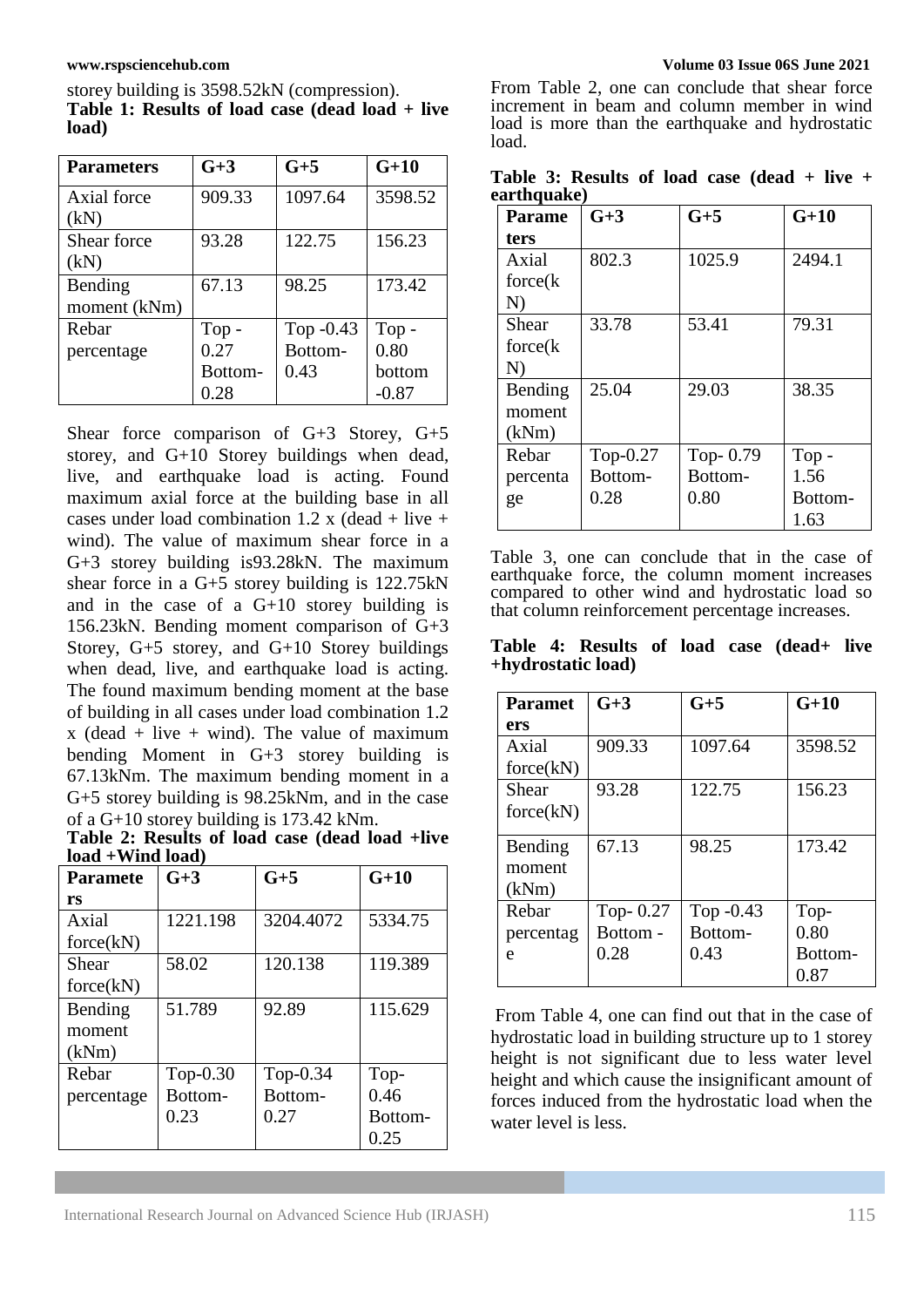



# **Fig.3: Different forces and column r/f for all load case and modals**

Fig.3 showing that when we increase the structure height, the axial load increases proportionally. From bar chat, one can see that axial force for G+3  $&$  G+5 building is lesser than G+10. The indirectly

#### **www.rspsciencehub.com Volume 03 Issue 06S June 2021**

the axial force in structure showing the load coming on the column. Here axial force values are higher for hydrostatic load case and dead + live load case. With an increase in the structure height, then shear forces values are increasing. From bar chat, we can see that the shear force for  $G+3$  & G+5 buildings is lesser than G+10. With an increase in the structure height, then bending moment values are increasing. From bar chat, one can see that the shear force for  $G+3$  &  $G+5$ building is lesser than G+10. The increase in structure height then due to load coming on column increases from  $G+3$  to  $G+5$  &  $G+10$ column reinforcement percentages increase. In comparison to other load combinations in earthquake load combination, the column reinforcement percentage is more significant. From the Moment diagram, we find that moment is more prominent in the case of earthquake load .so reinforcement percentage is more significant.

# **Conclusions**

The study was carried on a structure to carry out the effects of diverse load conditions on a structure on regular shape without considering the P-Delta effects on the different modal of high rise and low rise structures. As the earthquake force. The inertia force experienced by the roof is transferred to the ground via the columns, causing forces in columns. The columns undergo relative movement (u) between their ends horizontal displacement (u); the more prominent is, the more significant the internal force in columns. Also, the stiffer the columns are, the larger this force is. These internal forces in the columns are called stiffness forces. The wind force in a building is insignificant up to a lesser storey height. The number of the storey beyond  $5<sup>th</sup>$  storey then wind force plays a significant role. Since the wind forces are lateral in direction, it increases the shear force in the structural component significantly, leading to the increase in other component secondary forces and increase in bending moment and axial forces are lesser in structural component compared to earthquake forces. Suppose the building is subjected to hydrostatic force due to any submergence of water. In that case, then conclusion carried out from study is that due to hydrostatic pressure the forces generated in structure is very more minor because of lesser height and specific weight of water and forces